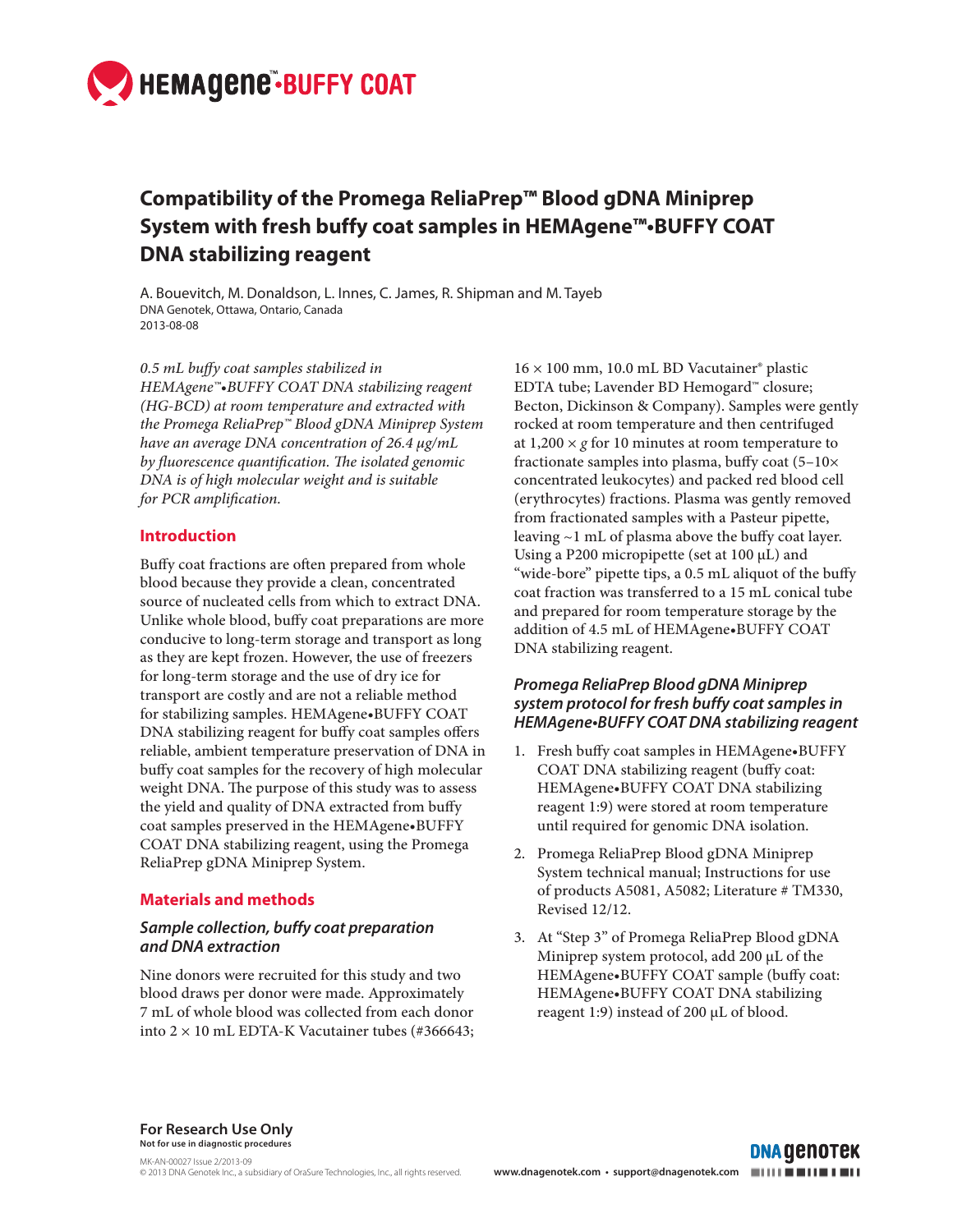

#### *Absorbance determination of DNA concentration*

DNA yields from the HEMAgene•BUFFY COAT samples were determined using a NanoDrop 2000c spectrophotometer (Thermo Fisher Scientific Inc.). A 2 µL volume of each DNA sample was placed on the pedestal and scanned from 220 nm to 350 nm with absorbencies measured at 230 nm, 260 nm and 280 nm. Sample DNA concentration (ng/ $\mu$ L),  $A_{260}/A_{280}$  ratio,  $A_{260}/A_{230}$  ratio were reported by the NanoDrop 2000c software. The total nucleic acid yield per sample was calculated by multiplying the sample concentration by the respective DNA elution volume.

#### **Fluorometric determination of DNA concentration**

DNA yields from the samples were determined using Quant-iT™ PicoGreen® dsDNA Reagent (Invitrogen p7581) and a Lambda DNA Standard (Invitrogen, 25250010). PicoGreen is a fluorescent double-stranded DNA-binding dye (480 nm Excitation/520 nm Emission) that enables sensitive quantification of small amounts of double-stranded DNA. An aliquot of each sample was diluted 10-fold with TE buffer. Triplicate 5 μL aliquots of each sample and a standard curve of Lambda DNA (in triplicate; 0–10 ng/μL) were mixed with PicoGreen reagent in a black flat-bottomed 96-well microplate (Greiner Bio-One, 655209). Fluorescence was measured using an Infinite® M200 microplate reader (TECAN®).

## *Genomic DNA integrity*

To assess DNA integrity, 100 ng from each HEMAgene•BUFFY COAT sample was separated on a 0.8% agarose gel by electrophoresis for 1 hour at 80 volts. The gel was stained in  $1 \mu g/mL$  ethidium bromide in distilled water for 15 minutes at room temperature, rinsed and photographed on a UV transilluminator using a DigiDoc-IT™ imaging system (UVP LLC). The UltraRanger 1 kb DNA Ladder (300 bp–24,000 bp; Norgen Biotek) was used as a size reference for the genomic DNA samples.

# *DNA amplification*

Purified DNA was evaluated in qPCR for amplification performance using primers targeting the single copy thymidylate synthase gene (TYMS locus; NM001071.2). For each reaction, 50 ng of purified genomic DNA was amplified in a  $25 \mu L$ volume containing:  $1 \times PCR$  Buffer (20 mM Tris, 50 mM KCl),  $2 \text{ mM } MgCl<sub>2</sub>$ ,  $200 \mu \text{M } dNTPs$ (Invitrogen™), 50 µg/mL BSA (Sigma Aldrich®), 1 µM SYTO9 dye (Invitrogen), 0.4 µM each of Primer hTSm143F and hTSm143R (Invitrogen), 1U Taq polymerase (Invitrogen). The amplification conditions for the TS143 target were: 1 cycle: 95°C for 5 minutes; 35 cycles: 95°C for 20 seconds, 55°C for 20 seconds, 72°C for 30 seconds and 1 cycle 72°C for 10 minutes. A melt curve program was included and consisted of: 1 cycle 95°C for 30 seconds at a ramp rate of 4.4°C/second (no acquisition), 72°C for 10 minutes at a ramp rate of 2.2°C/second (no acquisition), 95°C at a ramp rate of 0.11°C/ second (continuous acquisition). DNA samples were run in triplicate in a Corbett Rotorgene RG-6000 and  $C_t$  values for each sample calculated using the Rotorgene 6000 series software 1.7.

## **Results**

As shown in Table 1, DNA yields for the individual HEMAgene•BUFFY COAT samples differ but are within the range expected for donor-to-donor variation. DNA yields by absorbance (NanoDrop) are slightly higher than those observed by fluorescence (PicoGreen). Quantification of DNA by absorbance is less time-consuming but subject to interference by non-DNA moieties (proteins, RNA, carbohydrates, etc.). Quantification of DNA by fluorescence with DNA binding dyes (PicoGreen) is more accurate. The Nanodrop absorbance (220 nm-350 nm) scans shown in Figure 1 indicate that the genomic DNA isolated from the HEMAgene•BUFFY COAT samples is free of contaminants and inhibitors (organics, chaotropic salts, denaturants, etc. that absorb at 230 nm) that may inhibit or compromise molecular

**For Research Use Only Not for use in diagnostic procedures**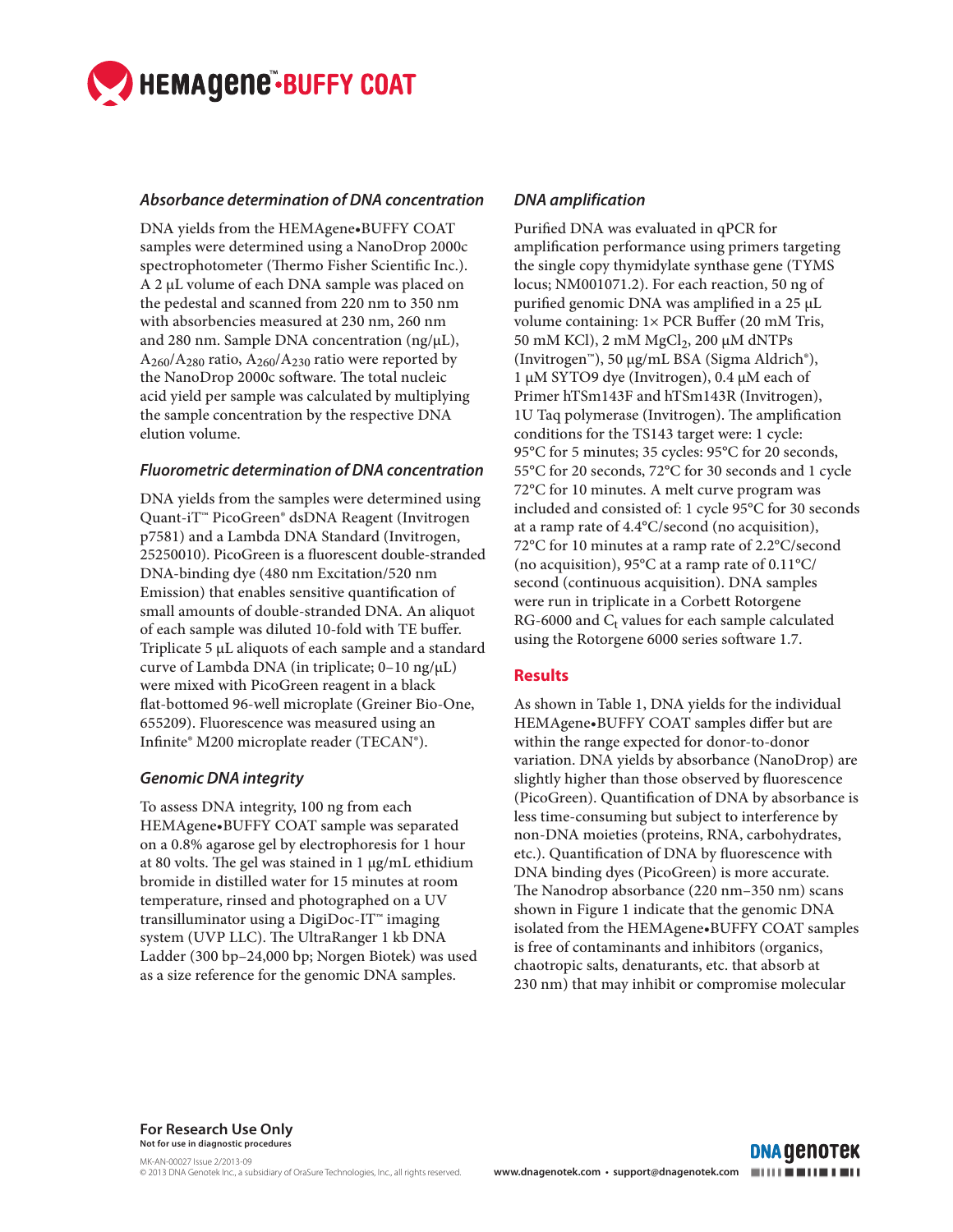

biology applications. The yield, concentration and  $A_{260}/A_{280}$  values are within the expected range for genomic DNA isolated with the Promega ReliaPrep gDNA Miniprep System (Figure 1 and Figure 2 in the Promega ReliaPrep Blood gDNA Miniprep System technical manual; Instructions for use of products A5081, A5082; Literature # TM330, Revised 12/12: pages 4–5).

| Sample ID<br>$[200 \mu L \text{ input}]$<br>[200 µL elution] | <b>Fluorescence</b> |                 | <b>Absorbance</b> |          |                   |                   |
|--------------------------------------------------------------|---------------------|-----------------|-------------------|----------|-------------------|-------------------|
|                                                              | ng/µL               | <b>Total ng</b> | $nq/\mu L$        | Total ng | $A_{260}/A_{280}$ | $A_{260}/A_{230}$ |
| Fresh buffy coat 1                                           | 25.16               | 5033            | 25.30             | 5060     | 1.90              | 1.87              |
| Fresh buffy coat 2                                           | 32.47               | 6494            | 33.80             | 6760     | 1.90              | 2.07              |
| Fresh buffy coat 3                                           | 31.79               | 6359            | 33.70             | 6740     | 1.92              | 2.06              |
| Fresh buffy coat 4                                           | 26.44               | 5288            | 32.90             | 6580     | 1.90              | 2.26              |
| Fresh buffy coat 5                                           | 27.21               | 5441            | 30.30             | 6060     | 1.88              | 1.18              |
| Fresh buffy coat 6                                           | 27.86               | 5572            | 30.40             | 6080     | 1.92              | 2.17              |
| Fresh buffy coat 7                                           | 20.73               | 4147            | 22.30             | 4460     | 1.99              | 1.83              |
| Fresh buffy coat 8                                           | 24.12               | 4824            | 24.30             | 4860     | 1.91              | 2.15              |
| Fresh buffy coat 9                                           | 21.89               | 4379            | 24.40             | 4880     | 1.94              | 2.08              |
| Average                                                      | 26.41               | 5282            | 28.60             | 5720     | 1.92              | 1.96              |

*Table 1*: 200 µL aliquots of HEMAgene•BUFFY COAT samples were used for genomic DNA isolation using the Promega ReliaPrep gDNA Miniprep System. Samples were processed with the supplied binding buffer, wash buffer and elution buffer according to kit protocol.



*Figure 1*: 2 µL aliquots of each HEMAgene•BUFFY COAT sample were analyzed and quantified by absorbance on a NanoDrop 2000c spectrophotometer as described in the materials and methods. Triplicate 1 µL aliquots of each HEMAgene•BUFFY COAT sample were also quantified by fluorescence using the QuantiFluor dsDNA System as described in the materials and methods.

Analysis of the genomic DNA isolated from the HEMAgene•BUFFY COAT samples by agarose gel electrophoresis (Figure 2) shows high molecular weight genomic DNA in each sample and no evidence of degradation.



*Figure 2*: 200 µL aliquots of HEMAgene•BUFFY COAT samples were used for genomic DNA isolation using the Promega ReliaPrep gDNA Miniprep System. Samples were processed with the supplied binding buffer, wash buffer and elution buffer according to kit protocol. Aliquots of the eluted DNA samples were analyzed by agarose gel electrophoresis as described in the materials and methods.

The quantitative real time PCR (qPCR) results shown in Figure 3 indicate that the genomic DNA in each HEMAgene•BUFFY COAT sample is equivalent to a purified human genomic DNA reference/control sample ( $C_t$  values). In addition, these results demonstrate that the genomic DNA in each HEMAgene•BUFFY COAT sample is free of contaminants or inhibitors and is suitable for downstream molecular biology applications, including qPCR.

| Sample ID                       | TS143 gPCR  |  |  |
|---------------------------------|-------------|--|--|
| [200 µL input] [200 µL elution] | $C_t$ value |  |  |
| Fresh buffy coat 1              | 20.79       |  |  |
| Fresh buffy coat 2              | 20.60       |  |  |
| Fresh buffy coat 3              | 20.60       |  |  |
| Fresh buffy coat 4              | 20.47       |  |  |
| Fresh buffy coat 5              | 20.50       |  |  |
| Fresh buffy coat 6              | 20.39       |  |  |
| Fresh buffy coat 7              | 20.72       |  |  |
| Fresh buffy coat 8              | 20.65       |  |  |
| Fresh buffy coat 9              | 20.55       |  |  |
| 50 ng human gDNA                | 20.52       |  |  |
| Average                         | 20.58       |  |  |

**For Research Use Only Not for use in diagnostic procedures**